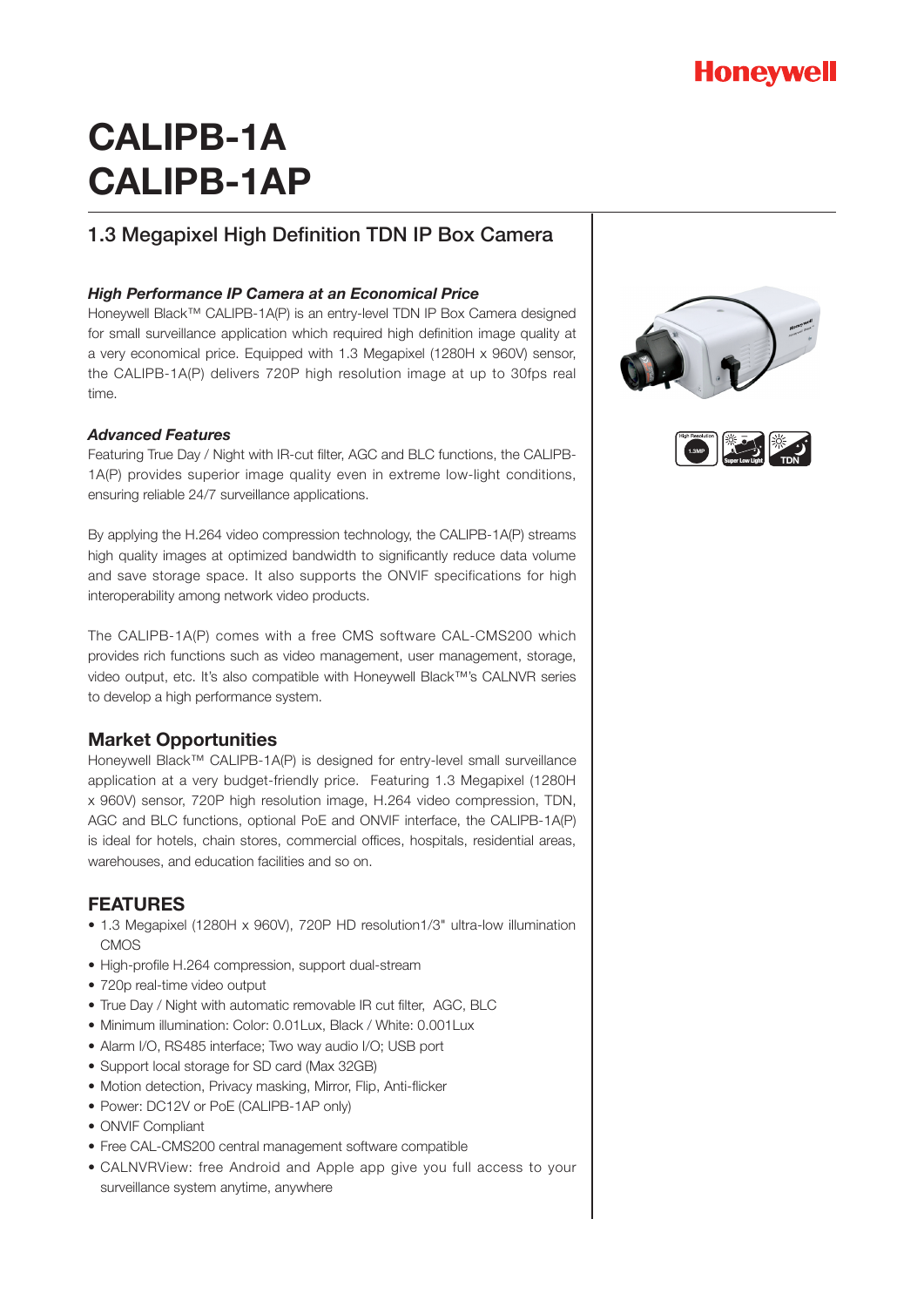

# **CALIPB-1A CALIPB-1AP**

**Honeywell BlackTM**

## 1.3 Megapixel High Definition TDN IP Box Camera

## **SPECIFICATIONS**

| Model                          | CALIPB-1A                                                                                                                                                                                                                                 | CALIPB-1AP          |
|--------------------------------|-------------------------------------------------------------------------------------------------------------------------------------------------------------------------------------------------------------------------------------------|---------------------|
| <b>Image Sensor</b>            | 1/3" ultra-low illumination CMOS                                                                                                                                                                                                          |                     |
| <b>Effective Pixels</b>        | 1280 (H) x 960 (V)                                                                                                                                                                                                                        |                     |
| Minimum Illumination           | Color: 0.01Lux @ (F1.2, AGC ON)                                                                                                                                                                                                           |                     |
|                                | B/W: 0.001 Lux @ (F1.2, AGC ON)                                                                                                                                                                                                           |                     |
| <b>Shutter Speed</b>           | Auto: 1/50 (1/60) sec, 1/120 sec, 1/250 sec, 1/500 sec, 1/1000 sec, 1/2000 sec, 1/4000 sec,<br>1/10,000 sec (millisecond adjustable)                                                                                                      |                     |
| Lens Mount                     | C/CS interface                                                                                                                                                                                                                            |                     |
| Lens                           | DC drive                                                                                                                                                                                                                                  |                     |
| Day & Night                    | TDN, IR cut removable                                                                                                                                                                                                                     |                     |
| Day & Night mode               | Auto, Color, Black & White                                                                                                                                                                                                                |                     |
| <b>BLC</b>                     | ON/OFF                                                                                                                                                                                                                                    |                     |
| Auto Gain Control              | ON/OFF 0~100 adjustable                                                                                                                                                                                                                   |                     |
| <b>Slow Shutter</b>            | None, Low, Medium, High                                                                                                                                                                                                                   |                     |
| NT Level (DNR)                 | Day / Night, 0~5 adjustable                                                                                                                                                                                                               |                     |
| Image Set                      | Brightness, Contrast, Saturation, Hue can be customized through CMS client and IE browser                                                                                                                                                 |                     |
| <b>OSD Display</b>             | Time title, Channel title                                                                                                                                                                                                                 |                     |
| Video Compression              | H.264 High Profile dual-stream                                                                                                                                                                                                            |                     |
| Image Resolution & Frame Rate  | Main Stream:<br>50Hz: 25fps (720P: 1280 x 720), (1.3M: 1280 x 960)<br>60Hz: 30fps (720P: 1280 x 720), (1.3M: 1280 x 960)<br>Sub-Stream:<br>50Hz: 25fps (D1: 704 x 576), (CIF: 352 x 288)<br>60Hz: 30fps (D1: 704 x 576), (CIF: 352 x 288) |                     |
| <b>Bite Rate</b>               | H.264: 32K-6Mbps Image resolution lowest / lower / general / high / higher / highest selectable                                                                                                                                           |                     |
| <b>Bite Rate Type</b>          | CBR / VBR                                                                                                                                                                                                                                 |                     |
| Audio Compression              | G.711a                                                                                                                                                                                                                                    |                     |
| Network Interface Protocol     | ONVIF <sub>2.0</sub>                                                                                                                                                                                                                      |                     |
| Support Protocol               | TCP/IP, HTTP, DHCP, DNS, DDNS, PPPoE, SMTP, NTP (HTTPS, SIP, 802.1x, IPv6)                                                                                                                                                                |                     |
| <b>Browser</b>                 | IE 6.0 to IE 11.0                                                                                                                                                                                                                         |                     |
| Alarm Trigger                  | I/O trigger, video motion, video blind, video loss, intelligent analysis (line crossing), device dis-<br>connect                                                                                                                          |                     |
| <b>Motion Detection</b>        | 396 zones                                                                                                                                                                                                                                 |                     |
| Privacy Masking (Region Cover) | 4 zones                                                                                                                                                                                                                                   |                     |
| Max. User Access               | 5 users                                                                                                                                                                                                                                   |                     |
| Audio Input / Output           | 1 CH 3.5mm jack port                                                                                                                                                                                                                      |                     |
| Ethernet                       | 1 RJ45 10/100Mbps self-adaptive Ethernet interface                                                                                                                                                                                        |                     |
| Connector                      | 1 RS-485 Interface                                                                                                                                                                                                                        |                     |
| Alarm Input / Output           | 1 CH Input, 2CH Output                                                                                                                                                                                                                    |                     |
| Video Output                   | 1Vp-p Composite output (75Ω/BNC)                                                                                                                                                                                                          |                     |
| Storage                        | Network storage / SD card slot (max 32GB)                                                                                                                                                                                                 |                     |
| <b>USB Port</b>                | 1 USB Port for Wi-Fi / 3G Extension                                                                                                                                                                                                       |                     |
| <b>Reset Button</b>            | <b>YES</b>                                                                                                                                                                                                                                |                     |
| <b>CMS</b>                     | CAL-CMS200                                                                                                                                                                                                                                |                     |
| Mobile View APP                | CALNVRView for iPhone, iPad, Android                                                                                                                                                                                                      |                     |
| Operating Temperature          | $-10^{\circ}$ C $\sim$ 60 $^{\circ}$ C,                                                                                                                                                                                                   |                     |
| <b>Operating Humidity</b>      | Less than 90% (non-condensing)                                                                                                                                                                                                            |                     |
| Power Supply                   | DC12V±10%                                                                                                                                                                                                                                 |                     |
| Power Consumption              | 3W (excluding external loading)                                                                                                                                                                                                           |                     |
| Power over Ethernet (PoE)      | N/A                                                                                                                                                                                                                                       | <b>IEEE 802.3af</b> |
| Dimensions                     | 144(D) x 56.5(H) x 78.5(W) mm                                                                                                                                                                                                             |                     |
| Weight                         | 500g                                                                                                                                                                                                                                      |                     |
| Certificate                    | CE, FCC, C-tick                                                                                                                                                                                                                           |                     |

Note: Honeywell reserves the right, without notification, to make changes in product design or specifications.